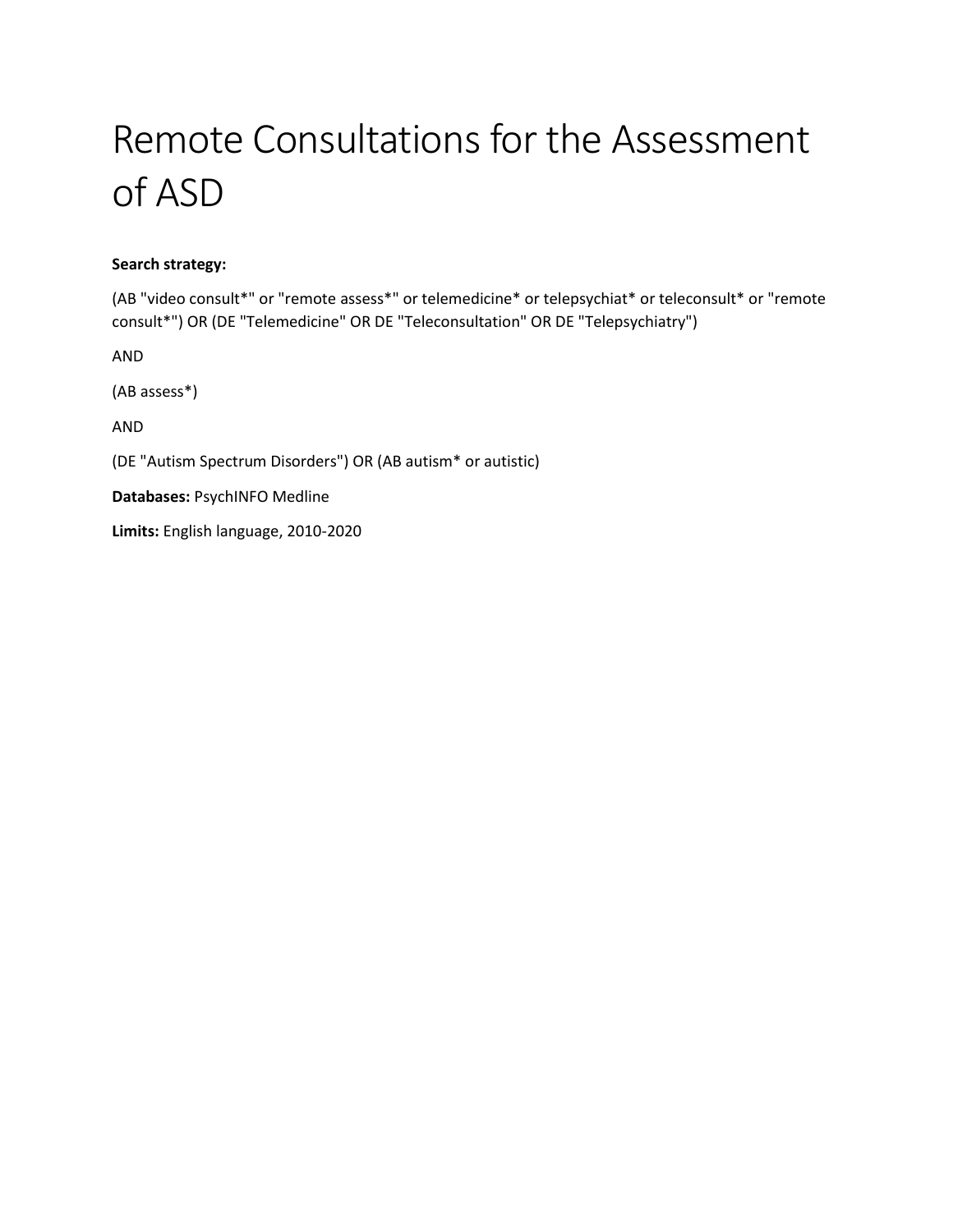# PsychINFO

A systematic review of remote telehealth assessments for early signs of autism spectrum disorder: Video and mobile applications.

Academic Journal

Dahiya, Angela V.; McDonnell, Christina; DeLucia, Elizabeth; Scarpa, Angela; Practice Innovations, Vol 5(2), Jun, 2020 Special Issue: Recent Innovations and Challenges in Practice. pp. 150-164. Publisher: Educational Publishing Foundation; [Journal Article]

Subjects: Autism Spectrum Disorders; Communities; Screening Tests; Technology; Telemedicine

Early identification of ASD through telemedicine: Potential value for underserved populations. Academic Journal

Juárez, A. Pablo; Weitlauf, Amy S.; Nicholson, Amy; Pasternak, Anna; Broderick, Neill; Hine, Jeffrey; Stainbrook, J. Alacia; Warren, Zachary; Journal of Autism and Developmental Disorders, Vol 48(8), Aug, 2018 pp. 2601-2610. Publisher: Springer; [Journal Article]

Subjects: Autism Spectrum Disorders; Caregivers; Telemedicine; Childhood (birth-12 yrs); Preschool Age (2-5 yrs); Male; Female

## Telehealth and autism: A systematic search and review of the literature.

Academic Journal

Sutherland, Rebecca; Trembath, David; Roberts, Jacqueline; International Journal of Speech-Language Pathology, Vol 20(3), Jun, 2018 pp. 324-336. Publisher: Taylor & Francis; [Journal Article]

Subjects: Autism Spectrum Disorders; Scientific Communication; Telemedicine; Speech Language Pathology

Bridging care gaps: Using tele-health to provide care for people with autism spectrum disorder. Academic Journal

Goldstein, Felissa P.; Klaiman, Cheryl; Willliams, Sherrie; International Journal of Developmental Disabilities, Vol 63(4), Oct, 2017 pp. 190-194. Publisher: Taylor & Francis; [Journal Article]

Subjects: Autism Spectrum Disorders; Developmental Disabilities; Diagnosis; Telemedicine

Investigating the accuracy of a novel telehealth diagnostic approach for autism spectrum disorder.

Academic Journal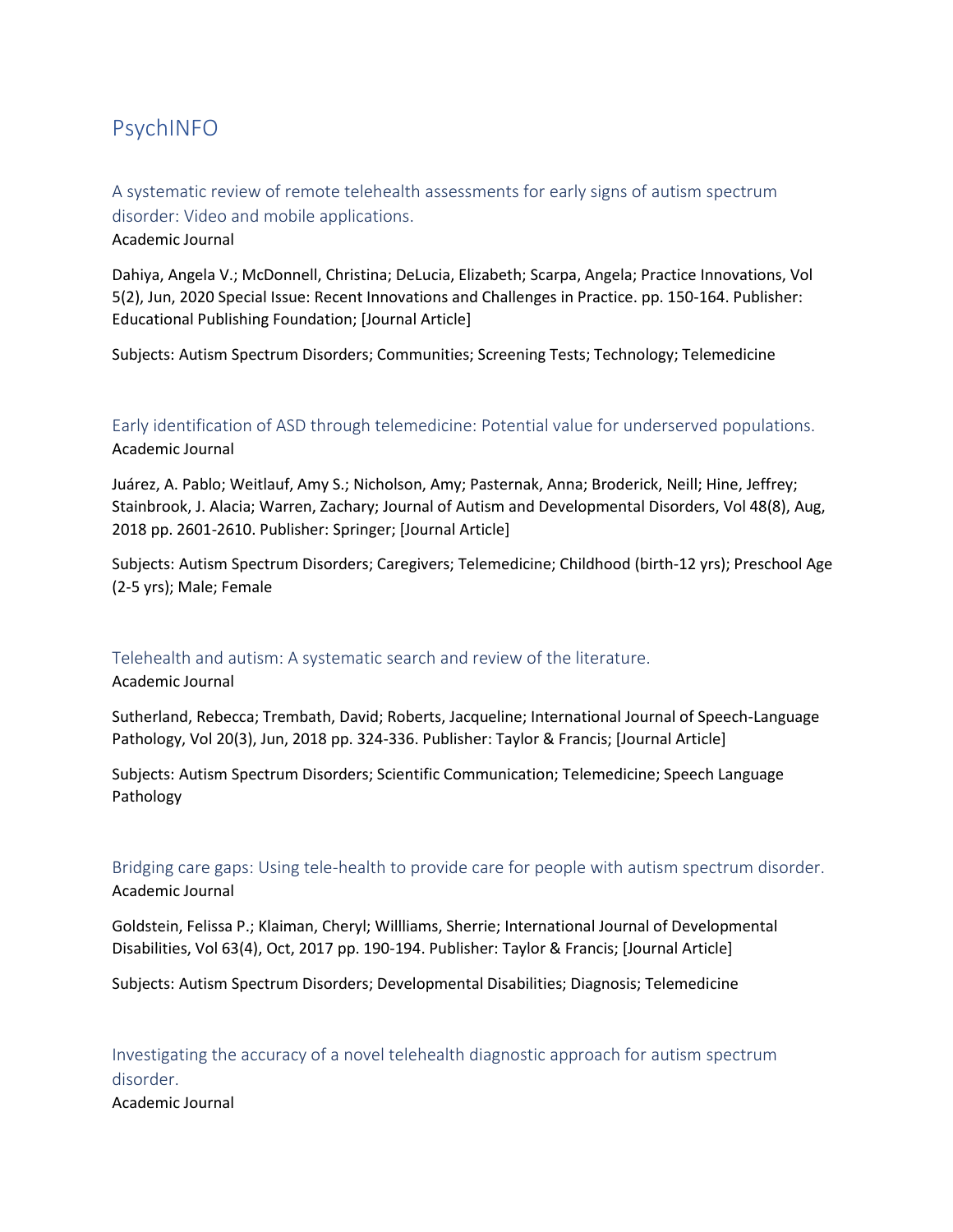Smith, Christopher J.; Rozga, Agata; Matthews, Nicole; Oberleitner, Ron; Nazneen, Nazneen; Abowd, Gregory; Psychological Assessment, Vol 29(3), Mar, 2017 pp. 245-252. Publisher: American Psychological Association; [Journal Article]

Subjects: Autism Spectrum Disorders; Computer Assisted Diagnosis; Diagnosis; Telemedicine; Childhood (birth-12 yrs); Infancy (2-23 mo); Preschool Age (2-5 yrs); School Age (6-12 yrs); Adulthood (18 yrs & older); Male; Female

Brief report: Use of interactive television in identifying autism in young children: Methodology and preliminary data. Academic Journal

Reese, R. Matthew; Jamison, T. Rene; Braun, Matt; Wendland, Maura; Black, William; Hadorn, Megan; Nelson, Eve-Lynn; Prather, Carole; Journal of Autism and Developmental Disorders, Vol 45(5), May, 2015 pp. 1474-1482. Publisher: Springer; [Journal Article]

Subjects: Autism Spectrum Disorders; Health Care Utilization; Rural Environments; Telemedicine; Childhood (birth-12 yrs); Preschool Age (2-5 yrs); Male; Female

# Evaluating interactive videoconferencing for assessing symptoms of autism.

#### Academic Journal

Reese, R. Matthew; Jamison, Rene; Wendland, Maura; Fleming, Kandace; Braun, Matthew J.; Schuttler, Jessica Oeth; Turek, Josh; Telemedicine and e-Health, Vol 19(9), Sep, 2013 pp. 671-677. Publisher: Mary Ann Liebert, Inc.; [Journal Article]

Subjects: Autism Spectrum Disorders; Teleconferencing; Telemedicine; Videoconferencing; Childhood (birth-12 yrs); Preschool Age (2-5 yrs); Adulthood (18 yrs & older); Male; Female

Telepractice in the assessment and treatment of individuals with autism spectrum disorders: A systematic review.

#### Academic Journal

Boisvert, Michelle; Lang, Russell; Andrianopoulos, Mary; Boscardin, Mary Lynn; Developmental Neurorehabilitation, Vol 13(6), Dec, 2010 pp. 423-432. Publisher: Informa Healthcare; [Journal Article]

Subjects: Autism Spectrum Disorders; Diagnosis; Health Care Delivery; Telemedicine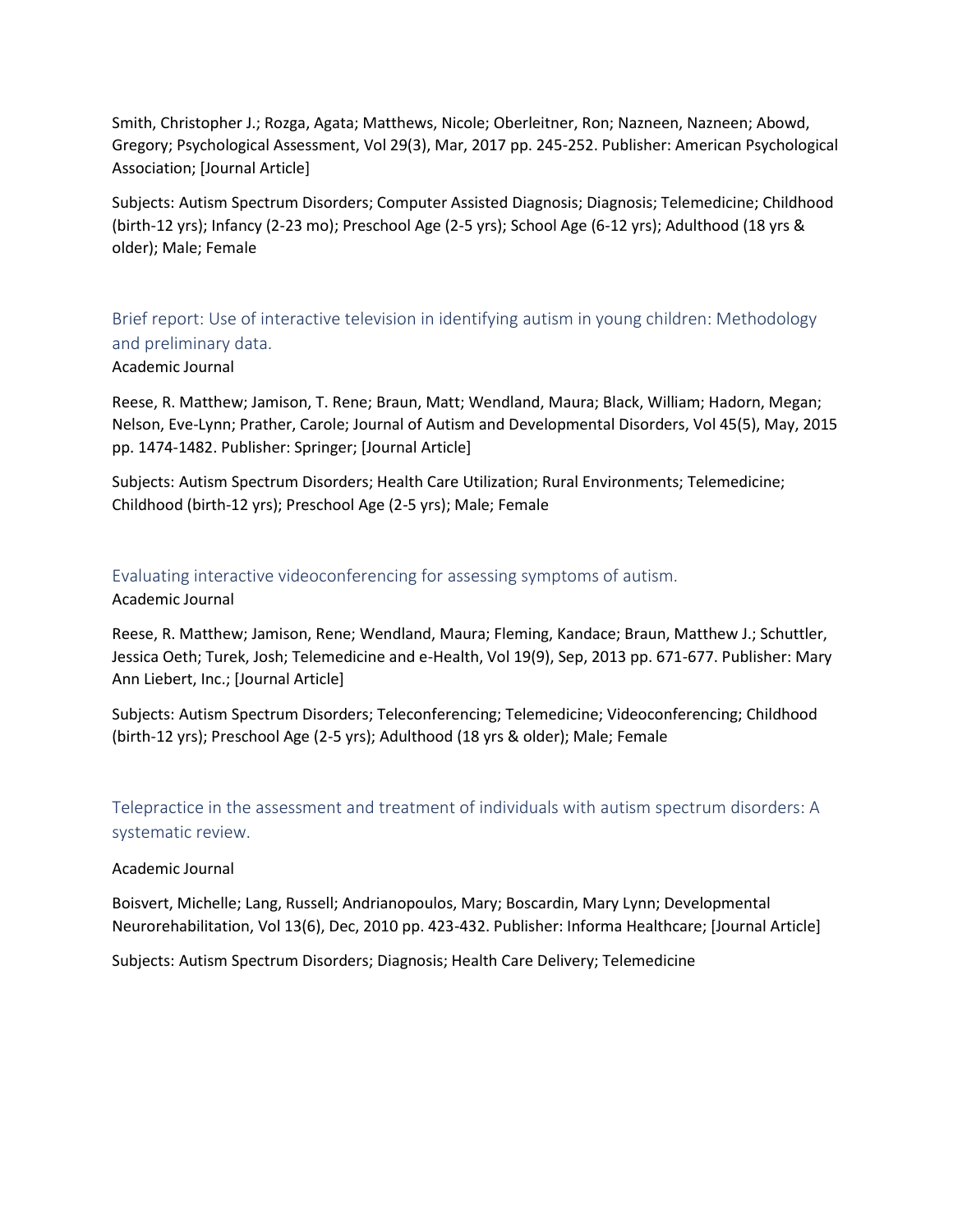## Telepsychiatry in Asperger's syndrome.

Academic Journal

Clarke, C. S.; Irish Journal of Psychological Medicine, Vol 35(4), Dec, 2018 pp. 325-328. Publisher: Cambridge University Press; [Journal Article]

Subjects: Autism Spectrum Disorders; Psychiatry; Psychotherapy; Telemedicine; Adolescence (13-17 yrs); Male

Fidelity outcomes for autism-focused interventionists coached via telepractice: A systematic literature review.

Academic Journal

Neely, Leslie; Rispoli, Mandy; Gerow, Stephanie; Hong, Ee Rea; Hagan-Burke, Shanna; Journal of Developmental and Physical Disabilities, Vol 29(6), Dec, 2017 pp. 849-874. Publisher: Springer; [Journal Article]

Subjects: Autism Spectrum Disorders; Telemedicine; Training

Communication intervention for young children with severe neurodevelopmental disabilities via telehealth.

Academic Journal

Simacek, Jessica; Dimian, Adele F.; McComas, Jennifer J.; Journal of Autism and Developmental Disorders, Vol 47(3), Mar, 2017 pp. 744-767. Publisher: Springer; [Journal Article]

Subjects: Autism Spectrum Disorders; Communication Skills Training; Telemedicine; Childhood (birth-12 yrs); Preschool Age (2-5 yrs); Female

# Preliminary evidence on the use of telehealth in an outpatient behavior clinic.

Academic Journal

Suess, Alyssa N.; Wacker, David P.; Schwartz, Jessica E.; Lustig, Nicole; Detrick, Jessica; Journal of Applied Behavior Analysis, Vol 49(3), Sep, 2016 pp. 686-692. Publisher: Wiley-Blackwell Publishing Ltd.; [Journal Article]

Subjects: Autism Spectrum Disorders; Behavior; Communication Skills Training; Outpatient Treatment; Telemedicine; Childhood (birth-12 yrs); Preschool Age (2-5 yrs); School Age (6-12 yrs); Adulthood (18 yrs & older); Male; Female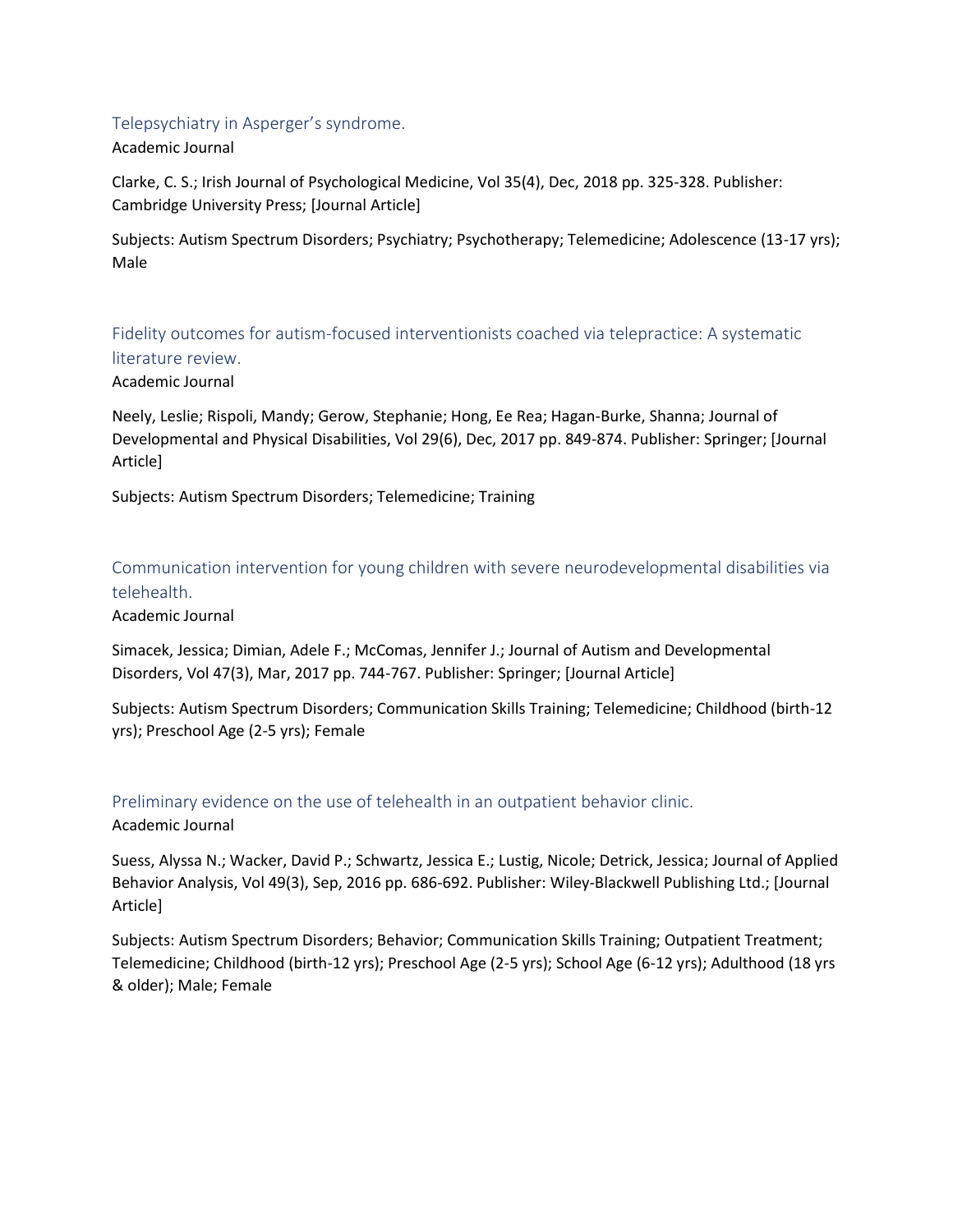Guidelines for developing telehealth services and troubleshooting problems with telehealth technology when coaching parents to conduct functional analyses and functional communication training in their homes.

#### Academic Journal

Lee, John F.; Schieltz, Kelly M.; Suess, Alyssa N.; Wacker, David P.; Romani, Patrick W.; Lindgren, Scott D.; Kopelman, Todd G.; Dalmau, Yaniz C. Padilla; Behavior Analysis in Practice, Vol 8(2), Oct, 2015 pp. 190- 200. Publisher: Springer; [Journal Article]

Subjects: Communication Skills Training; Functional Analysis; Parent Training; Telemedicine

## Technology.

Book

Tarbox, Jonathan; Najdowski, Adel C.; In: Evidence-based treatment for children with autism: The CARD model. Granpeesheh, Doreen (Ed); Tarbox, Jonathan (Ed); Najdowski, Adel C. (Ed); Kornack, Julie (Ed); Publisher: Elsevier Academic Press; 2014, pp. 517-529. [Chapter]

Subjects: Autism Spectrum Disorders; Technology; Telemedicine; Clinical Models; Childhood (birth-12 yrs)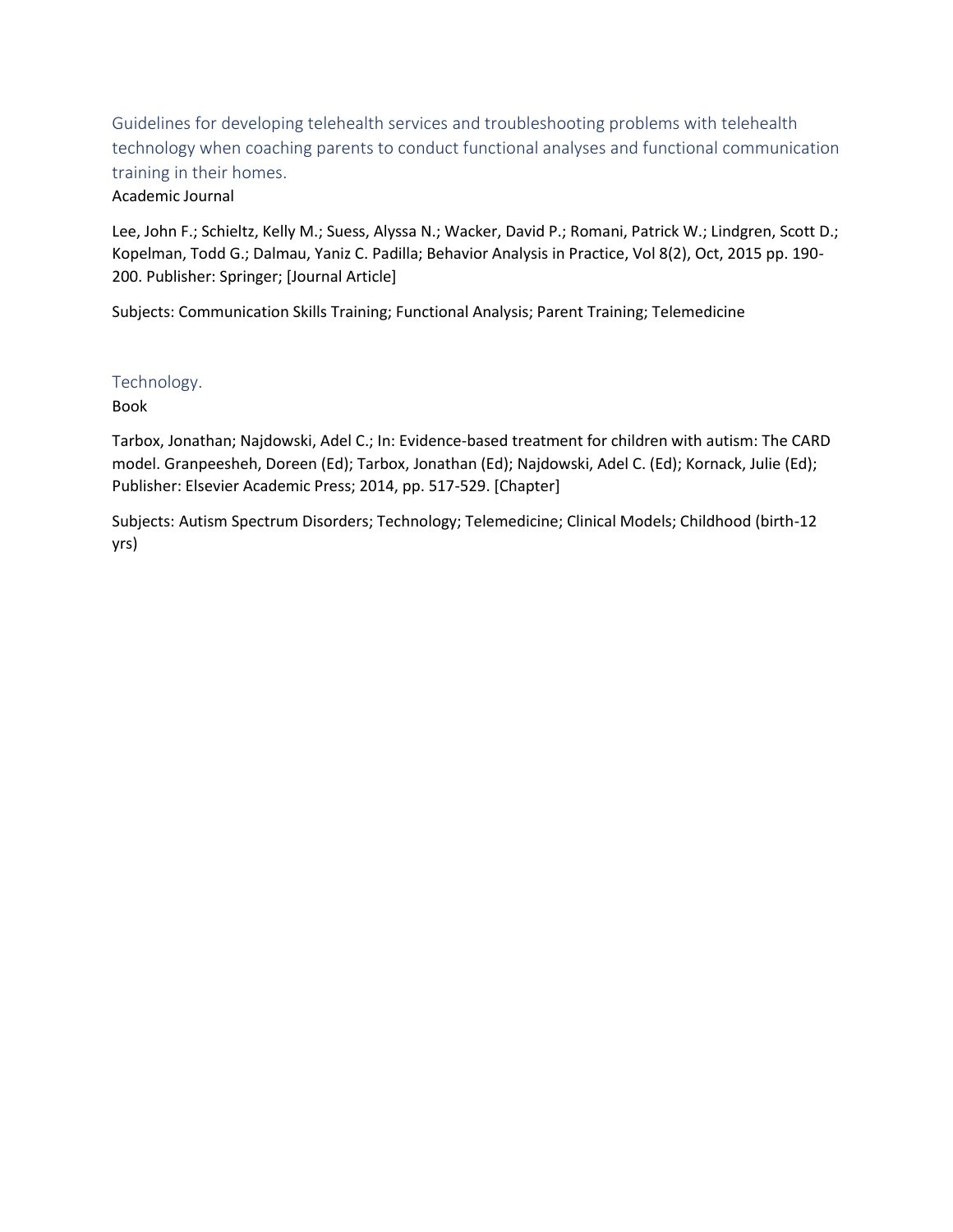# Medline

Coping, fostering resilience, and driving care innovation for autistic people and their families during the COVID-19 pandemic and beyond.

Editorial & Opinion

(English) By: Ameis SH; Lai MC; Mulsant BH; Szatmari P, Molecular autism [Mol Autism], ISSN: 2040- 2392, 2020 Jul 22; Vol. 11 (1), pp. 61; Publisher: BioMed Central; PMID: 32698850;

Subjects: Adaptation, Psychological; Autistic Disorder psychology; Coronavirus Infections therapy; Pneumonia, Viral therapy; Resilience, Psychological; Vulnerable Populations psychology

Phase 2 and Later of COVID-19 Lockdown: Is it Possible to Perform Remote Diagnosis and Intervention for Autism Spectrum Disorder? An Online-Mediated Approach. Academic Journal

(English) By: Narzisi A, Journal of clinical medicine [J Clin Med], ISSN: 2077-0383, 2020 Jun 13; Vol. 9 (6); Publisher: MDPI AG; PMID: 32545809;

Parent Perceptions of Caregiver-Mediated Telemedicine Tools for Assessing Autism Risk in Toddlers.

Academic Journal

(English) By: Corona LL; Weitlauf AS; Hine J; Berman A; Miceli A; Nicholson A; Stone C; Broderick N; Francis S; Juárez AP; Vehorn A; Wagner L; Warren Z, Journal of autism and developmental disorders [J Autism Dev Disord], ISSN: 1573-3432, 2020 Jun 02; Publisher: Springer; PMID: 32488583;

Validity of Telemedicine for Diagnosing Autism Spectrum Disorder: Protocol-Guided Video Recording Evaluation.

Academic Journal

(English) By: Sutantio JD; Pusponegoro HD; Sekartini R, Telemedicine journal and e-health : the official journal of the American Telemedicine Association [Telemed J E Health], ISSN: 1556-3669, 2020 May 07; Publisher: Mary Ann Liebert, Inc; PMID: 32380899;

Telehealth and autism: Are telehealth language assessments reliable and feasible for children with autism?

#### Academic Journal

(English) By: Sutherland R; Trembath D; Hodge MA; Rose V; Roberts J, International journal of language & communication disorders [Int J Lang Commun Disord], ISSN: 1460-6984, 2019 Mar; Vol. 54 (2), pp. 281-291; Publisher: Wiley; PMID: 30565791;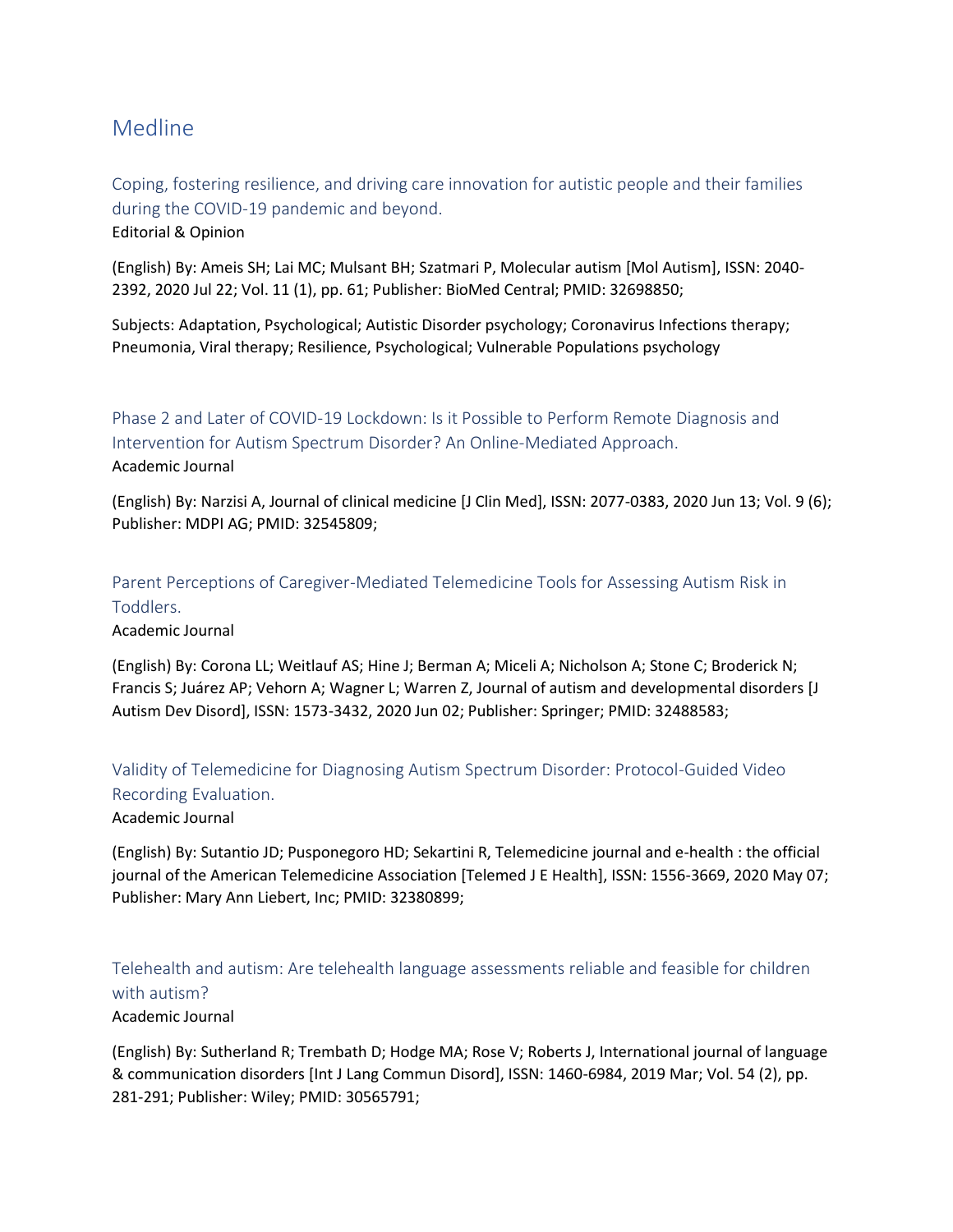Subjects: Autism Spectrum Disorder complications; Communication Disorders diagnosis; Telemedicine; Child: 6-12 years; All Child: 0-18 years; Female; Male

Mobile detection of autism through machine learning on home video: A development and prospective validation study.

Academic Journal

(English) By: Tariq Q; Daniels J; Schwartz JN; Washington P; Kalantarian H; Wall DP, PLoS medicine [PLoS Med], ISSN: 1549-1676, 2018 Nov 27; Vol. 15 (11), pp. e1002705; Publisher: Public Library of Science; PMID: 30481180;

Subjects: Autistic Disorder diagnosis; Diagnosis, Computer-Assisted methods; Machine Learning; Remote Consultation methods; Video Recording methods; Adolescent: 13-18 years; Child: 6-12 years; Child, Preschool: 2-5 years; Infant: 1-23 months; All Infant: birth-23 months; All Child: 0-18 years; All Child: 0- 18 years; Female; Male

Efficacy of an internet-based CBT program for children with comorbid High Functioning Autism Spectrum Disorder and anxiety: A randomised controlled trial. Academic Journal

(English) By: Conaughton RJ; Donovan CL; March S, Journal of affective disorders [J Affect Disord], ISSN: 1573-2517, 2017 Aug 15; Vol. 218, pp. 260-268; Publisher: Elsevier/North-Holland Biomedical Press; PMID: 28477505;

Subjects: Anxiety therapy; Autism Spectrum Disorder therapy; Cognitive Behavioral Therapy methods; Telemedicine methods; Child: 6-12 years; All Child: 0-18 years; Female; Male

Parent-Mediated Intervention Training Delivered Remotely for Children With Autism Spectrum Disorder Living Outside of Urban Areas: Systematic Review. Academic Journal

(English) By: Parsons D; Cordier R; Vaz S; Lee HC, Journal of medical Internet research [J Med Internet Res], ISSN: 1438-8871, 2017 Aug 14; Vol. 19 (8), pp. e198; Publisher: JMIR Publications; PMID: 28807892;

Subjects: Autism Spectrum Disorder therapy; Telemedicine methods; Adult: 19-44 years; Aged: 65+ years; Middle Aged: 45-64 years; Young Adult: 19-24 years; All Adult: 19+ years

Annual Research Review: Digital health interventions for children and young people with mental health problems - a systematic and meta-review. Academic Journal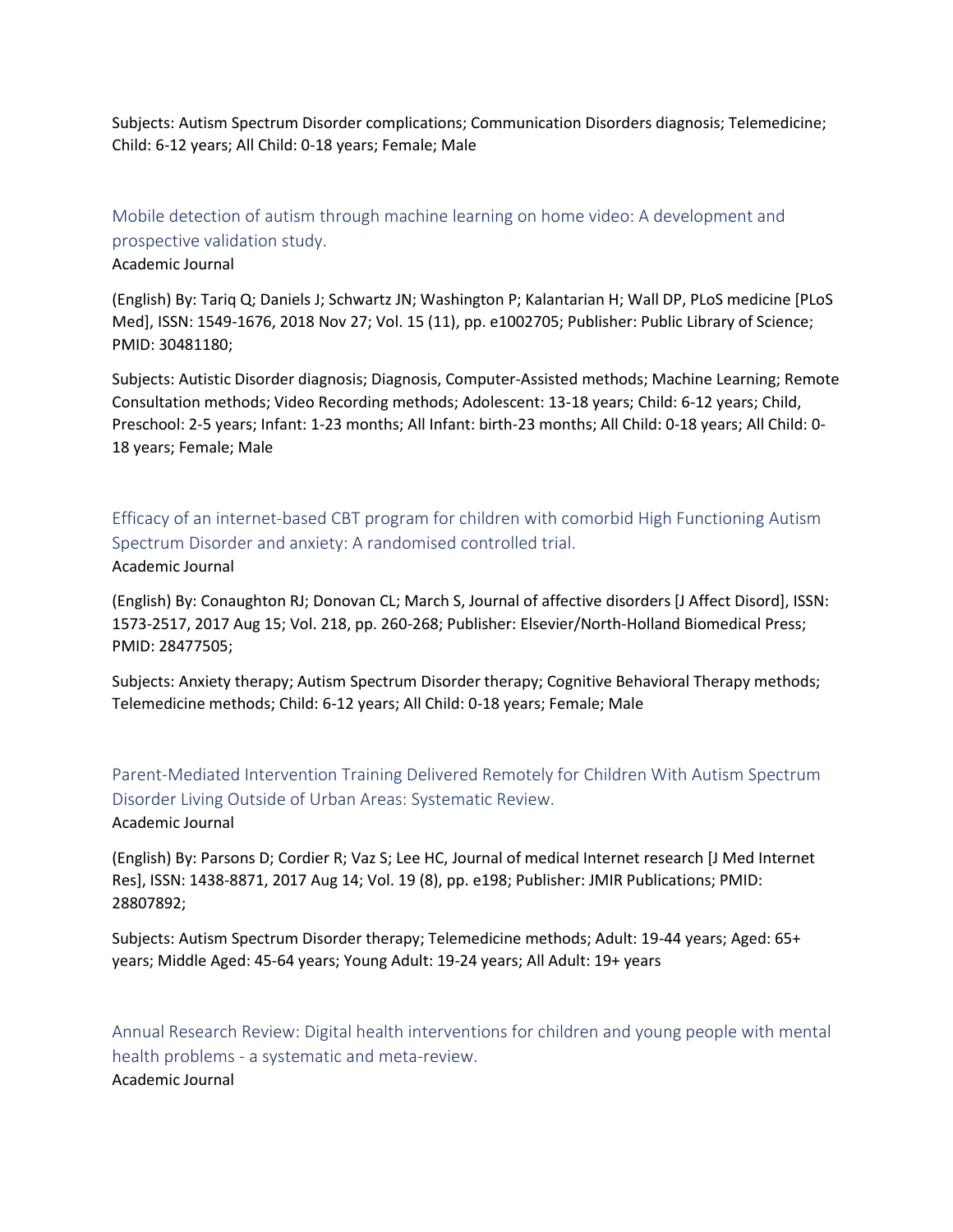(English) By: Hollis C; Falconer CJ; Martin JL; Whittington C; Stockton S; Glazebrook C; Davies EB, Journal of child psychology and psychiatry, and allied disciplines [J Child Psychol Psychiatry], ISSN: 1469-7610, 2017 Apr; Vol. 58 (4), pp. 474-503; Publisher: Blackwell Publishers; PMID: 27943285;

Subjects: Mental Disorders therapy; Telemedicine methods; Therapy, Computer-Assisted methods; Adolescent: 13-18 years; Adult: 19-44 years; Child: 6-12 years; Child, Preschool: 2-5 years; Young Adult: 19-24 years; All Child: 0-18 years; All Adult: 19+ years

Bridging Care Gaps: Using Tele-health to Provide Care for People With Autism Spectrum Disorder.

#### Academic Journal

(English) By: Goldstein FP; Klaiman C; Willliams S, International journal of developmental disabilities [Int J Dev Disabil], ISSN: 2047-3869, 2017; Vol. 63 (4), pp. 190-194; Publisher: Taylor & Francis; PMID: 30393534;

Usability and reliability of a remotely administered adult autism assessment, the autism diagnostic observation schedule (ADOS) module 4. Academic Journal

(English) By: Schutte JL; McCue MP; Parmanto B; McGonigle J; Handen B; Lewis A; Pulantara IW; Saptono A, Telemedicine journal and e-health : the official journal of the American Telemedicine Association [Telemed J E Health], ISSN: 1556-3669, 2015 Mar; Vol. 21 (3), pp. 176-84; Publisher: Mary Ann Liebert, Inc; PMID: 25569603;

Subjects: Autistic Disorder diagnosis; Autistic Disorder rehabilitation; Surveys and Questionnaires; Telecommunications statistics & numerical data; Telerehabilitation statistics & numerical data; Adolescent: 13-18 years; Adult: 19-44 years; Young Adult: 19-24 years; All Child: 0-18 years; All Adult: 19+ years; Female; Male

# International telemedicine consultations for neurodevelopmental disabilities.

#### Academic Journal

(English) By: Pearl PL; Sable C; Evans S; Knight J; Cunningham P; Lotrecchiano GR; Gropman A; Stuart S; Glass P; Conway A; Ramadan I; Paiva T; Batshaw ML; Packer RJ, Telemedicine journal and e-health : the official journal of the American Telemedicine Association [Telemed J E Health], ISSN: 1556-3669, 2014 Jun; Vol. 20 (6), pp. 559-62; Publisher: Mary Ann Liebert, Inc; PMID: 24660879;

Subjects: United Arab Emirates; United States; Developmental Disabilities therapy; Patient Education as Topic methods; Referral and Consultation organization & administration; Telemedicine methods; Adolescent: 13-18 years; Child: 6-12 years; Child, Preschool: 2-5 years; Infant: 1-23 months; Young Adult: 19-24 years; All Infant: birth-23 months; All Child: 0-18 years; All Child: 0-18 years; All Adult: 19+ years; Female; Male